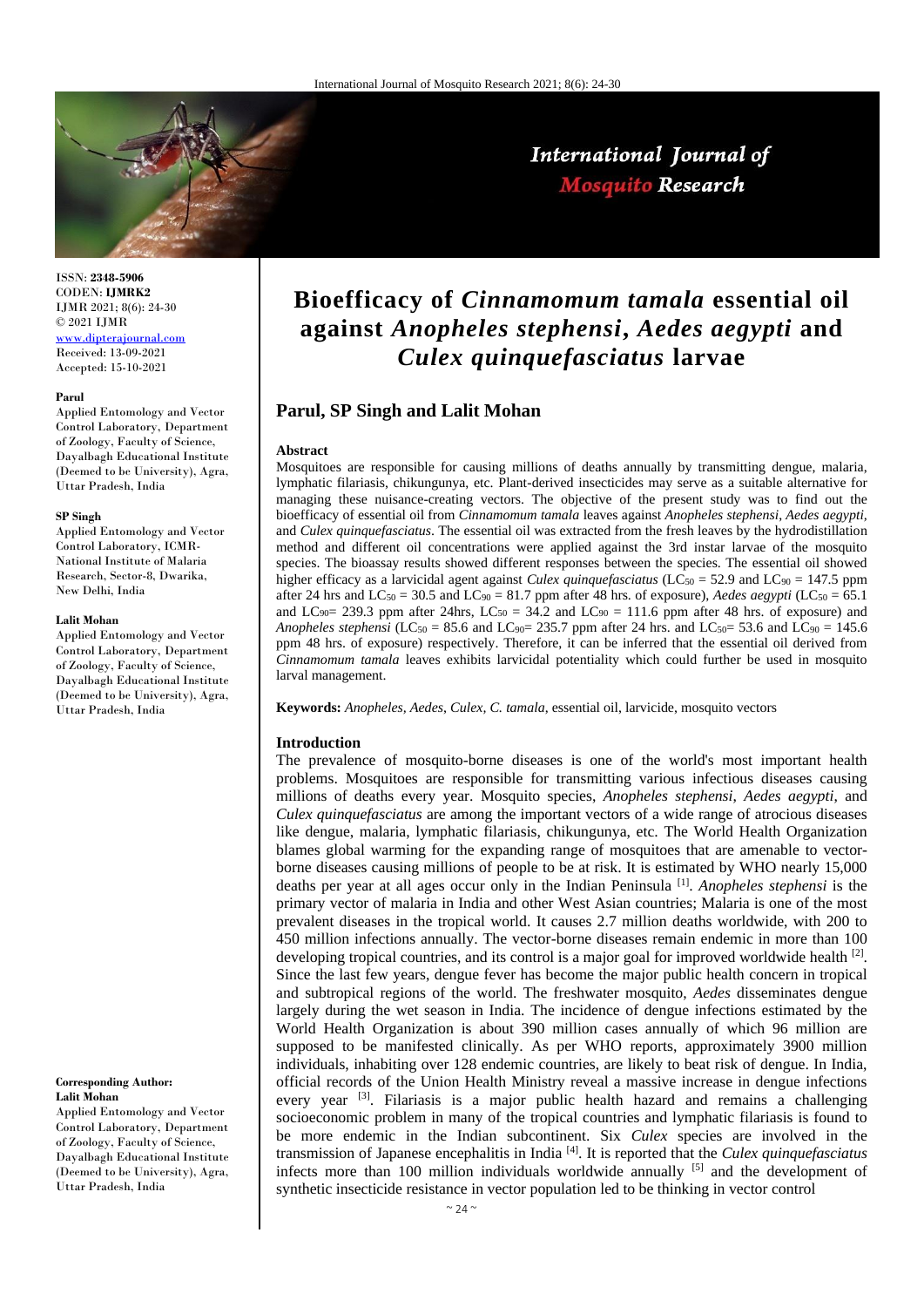strategies <sup>[6]</sup>. The recent WHO report confirmed that malaria vectors developed resistance to the four commonly used synthetic insecticides: pyrethroids, organochlorines, carbamates, and organophosphates worldwide [7]. Since mosquitoes develop resistance to chemical insecticides, researchers have been diverted their attention to search out the alternative control strategies [8]. One of the ideal methods for controlling mosquito infestation is by preventing mosquito breeding sites to bring interruption in disease transmission and the control of mosquitoes at the larval immature stage, as this stage is aquatic and much easier to control the mosquito population as compared with the adult. The use of plant-based insecticides has been provided with effective and eco-friendly tools against mosquitoes as they have been reported to be non-toxic to mammals, biodegradable, target specific. The essential oils extracted from various parts of plants have been found good properties of larvicidal, ovicidal, insect growth hormone regulators, and deterrent agents against mosquitoes. The larvicidal properties of indigenous plants have also been documented in many parts of India along with the repellent and adulticidal activities [9]. Traditionally, plant essential oils and their derivatives were used to kill mosquitoes and other household and agricultural pests <sup>[10, 11]</sup>. Nowadays, we believe that organic, plant-based insecticides that rely on plant's natural defences against mosquitoes may not only be costeffective and inexpensive for protecting health but also safer and more eco-friendly. *Cinnamomum tamala* (Tezpatta) belonging to *Lauraceae* family is a tree native to India, Bangladesh, Nepal, Bhutan, and China. It has aromatic leaves called tezpatta which are used for culinary, cosmetic product and medicinal purposes. In the rural area, *C. tamala* leaves have been used to protect stored grain pests and insect infestation since time immemorial. Researchers have evaluated for repellent, insecticidal, feeding inhibitory, oviposition inhibitory and acetyl cholinesterase enzyme inhibitory activities in rice weevil, *Sitophilus oryzae* [12]. Due to its aroma, the leaves are kept in clothes and chewed to disguise bad mouth odor. In Punjab, the leaves are used in rheumatism and as a stimulant in colic and diarrhoea. The leaves yield 1.2% of essential oil with light pale-yellow colour and clove-like peppery odor and resemble the oil of Ceylon cinnamon leaves  $\frac{1}{13}$ ,  $\frac{1}{14}$ . The present investigation was carried out to explore the relative larvicidal efficacy of *C. tamala* (leaves) essential oil against mosquito vectors, *An. stephensi*, *Ae. aegypti* and *Cx. quinquefasciatus*.

## **Materials and Methods**

## **Collection of plant material and extraction of essential oil**

The leaves of *C. tamala* (Figure1) were collected from the Bishnupur (Nadia) West Bengal horticulture area. It is also known as an Indian bay leaf, tezpatta tree and belongs to the family Lauraceae. The plant is native to India, Bangladesh, Nepal, Bhutan, and China. *C. tamala* is an evergreen tree that can reach up to 20m (66ft) the leaves are 4-5 inches long and variable in breadth, rarely alternate, shining above, rarely elliptical and obtuse. The tiny, greenish-yellow, insignificant flowers are arranged in drooping axillary panicles. Indian bey leaf is a spice used almost exclusively in the kitchens of Northern India. The bark is also sometimes used for cooking, although it is regarded as inferior to true cinnamon or cassia. Its leaves have a clove-like aromatic with a hint of peppery taste; they are used for culinary and medicinal purposes and could be used as an adjunct therapy in diabetes [15].



**Fig 1:** Leaves of *C. Tamala* (bay leaf) collected from the Bishnupur (Nadia) West Bengal.

### **Extraction of plant essential oil**

The collected leaves were washed in running tap water to remove extra impurities like dust and other particles and were cut into small pieces and subjected to steam distillation for 5- 6 hours in the Clevenger type apparatus (Figure2). Steam distillation is the most popular method used to extract and isolate essential oils from plants for use in natural products.

This happens when the steam vaporizes the plant material's volatile compounds, which eventually go through a condensation and collection process. The steam distillation processed in a large glass container, having the plant material with water. Through an inlet, steam is injected through the plant material containing the desired oils, releasing the plant's aromatic molecules and turning them into vapor. The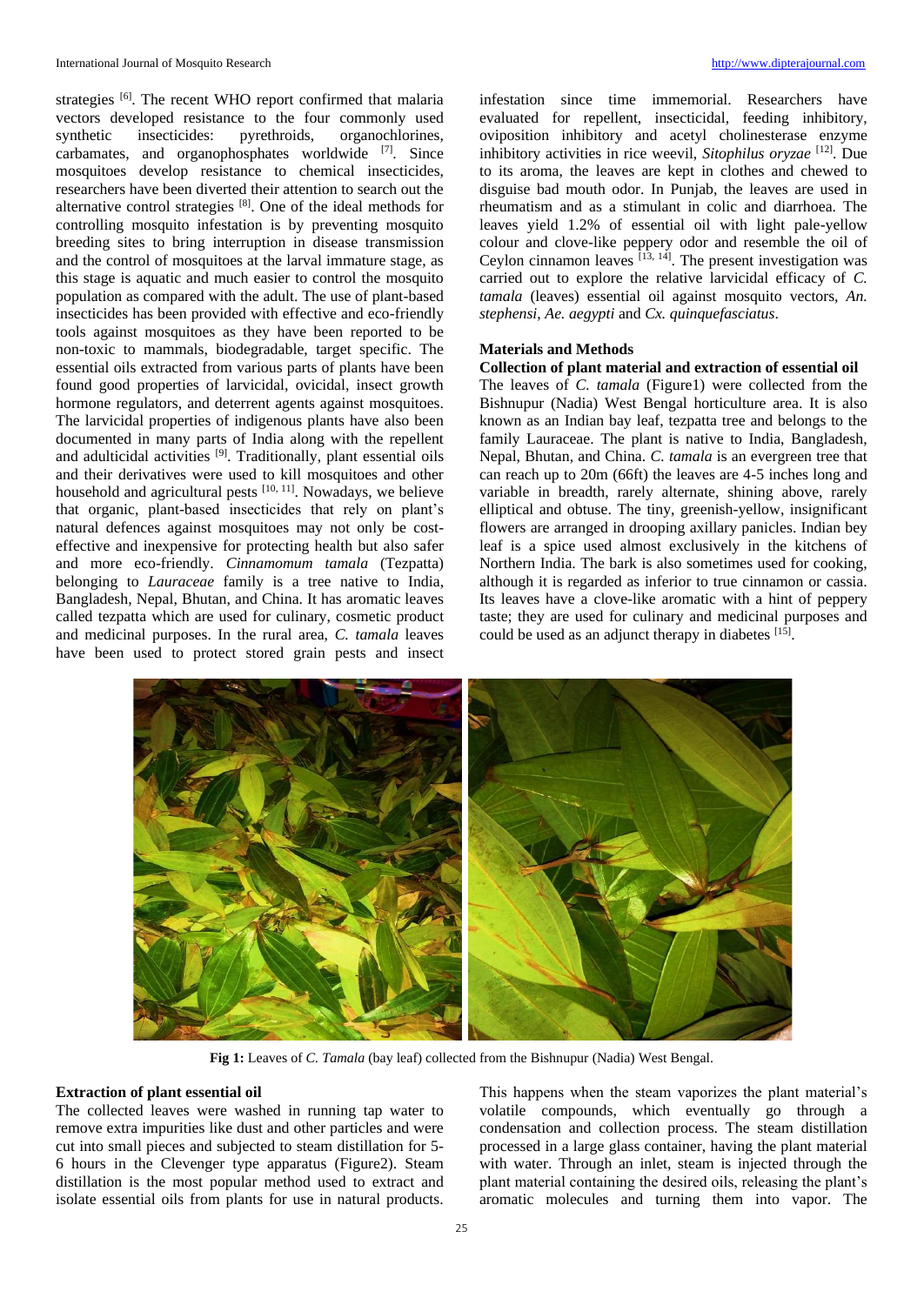vaporized plant compounds travel to the condensation flask or the condenser. Here, two separate pipes make it possible for hot water to exit and for cold water to enter the condenser. This makes the vapor cool back into liquid form. The aromatic liquid by-product drops from the condenser collects inside a nozzle underneath it, which is called a separator. Because water and oil do not mix, the essential oil floats on top of the water. From here, it is siphoned off and collected the essential oil in a glass vial. After manual collection of the essential oil, traces of remaining moisture in the oil was removed over anhydrous sodium sulphate. The isolated oil was stored under refrigeration for further use and the yield of oil (w/v) was calculated from the weight of fresh leaves used.



**Fig 2:** Clevenger apparatus used for essential oil extraction from *C. tamala*.

## **Maintenance of mosquito colony**

The larvicidal efficacy was performed against *An. stephensi*, *Ae. aegypti* and *Cx. quinquefasciatus*. Larvae were collected from the insectary of the National Institute of Malaria Research, New Delhi (NIMR), and transported to the laboratory. The mosquito speciesselected were reared independently in the laboratory, maintained continuously at  $27\pm2$  <sup>0</sup>C and 75 $\pm5\%$  relative humidity (RH) under a photoperiod of 14:10 hours (light/ dark). The eggs were immersed in de-chlorinated tap water in enamel basins of 30 cm diameter. The hatched larvae were fed with fine biscuit powder and brewer's yeast. The transformed pupae were separated manually with a glass dropper into a 500 ml beaker with water and introduced into adult cages of  $12 \times 12 \times 12$  in for adult emergence. For egg maturation, periodic blood meals were provided to female mosquitoes by keeping restrained albino rats in the cages. The moist filter paper was kept in a beaker in the cages for mosquitoes to lay eggs on it. Eggs laid on the filter paper were immersed in larval basins containing water for the maintenance of the colony [16].

#### **Preparation of the stocks and test concentrations**

The stock solution of *C. tamala* essential oil was prepared by dissolving of essential oil in ethyl alcohol and the procedure was followed for all experiments. The different six desired test concentrations were prepared by adding 1 ml of stock

solution to 199 ml of water in 250 ml capacity of glass beakers. Twenty, 3rdinstar larvae of *An. stephensi*, *Ae. aegypti*  and *Cx. quinquefasciatus* were exposed to the prepared independent series of test concentrations in each case. All experiments were set in triplicate and the control experiments were run parallel with each replicate.

#### **Bioassay**

Essential oil of *C. tamala* was diluted in ethyl alcohol (V/V) to obtain the stock solutions of desired strength. Different test concentrations were prepared from these stock solutions for the exposure of target mosquito larvae. A set of twenty, 3rd instar larvae of each species was exposed to each test concentration after acclimatization to lab conditions. The experiments were conducted separately in 250 mL glass beakers containing 1 mL of the test concentration and 199 mL water in triplicates. Twenty, 3rd instar larvae of *An. stephensi*, *A. aegypti* and *Cx. quinquefasciatus* were exposed independently for each test concentration along with control. Controls were conducted for each series of test concentrations by adding 1 ml of ethyl alcohol in 199 ml of water in triplicates. All experiments were performed according to the standard WHO protocol (World Health Organisation 2005) at  $27+2$  °C and  $75+5%$  relative humidity (RH). Yeast powder was provided for larval feeding at 0 and 24 h and mortality was observed at 24 and 48 h after exposure. The moribund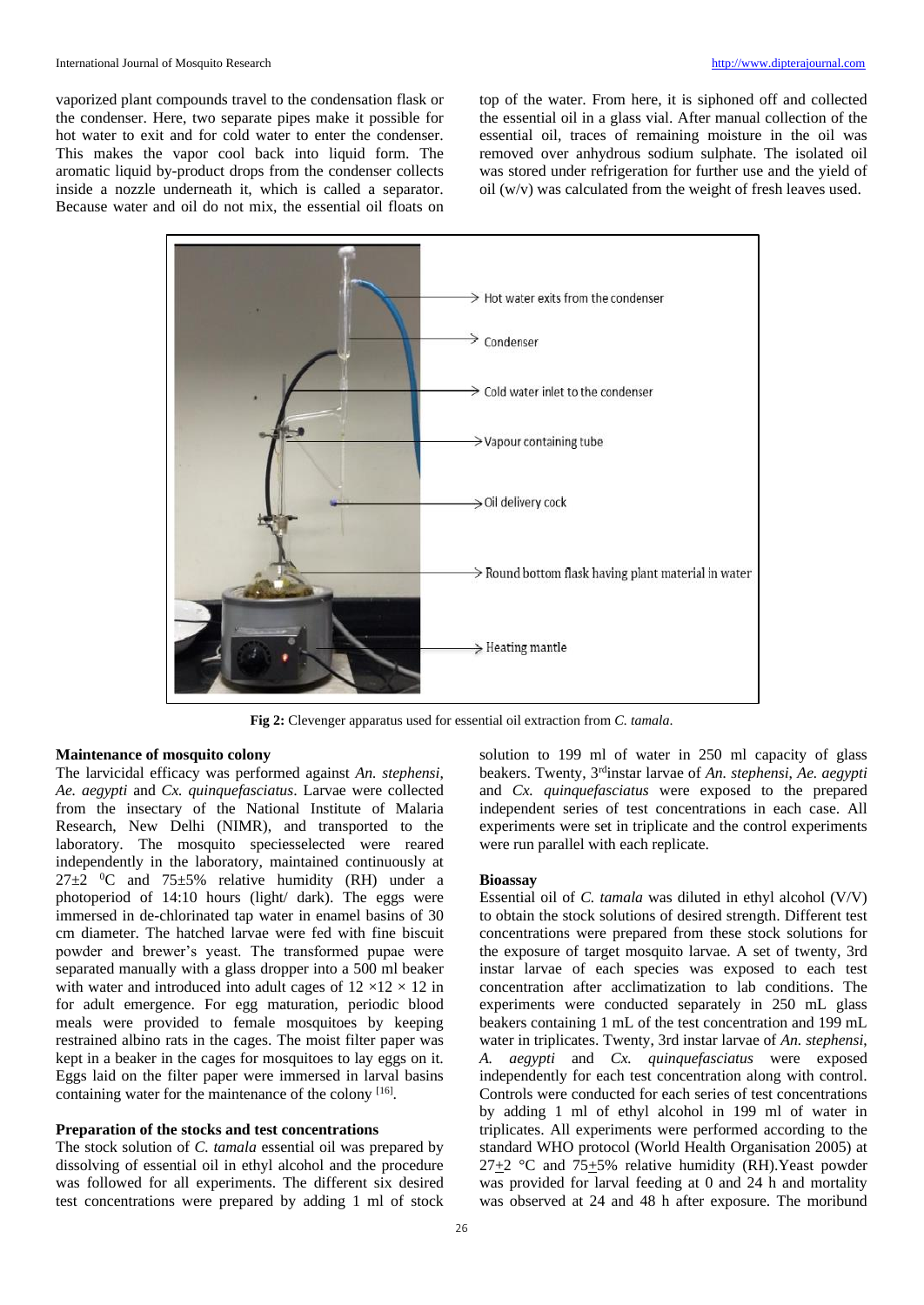and dead larvae in all three replicates were combined and expressed as a percent larval mortality for each concentration. Dead larvae were defined as those that failed to move after probing with a needle, while moribund larvae were defined as those incapable of rising to the surface within a reasonable period or not demonstrating characteristic diving reactions when the water was disturbed. Replicates with 20% mortality in the controls were discarded and repeated. Mortality values ranging 5-20% in the controls were corrected using Abbott's formula  $[17]$ , as follows:

Corrected mortality % =  $[(T-C)/(100-C)] \times 100$ 

Where T is the percent mortality in the test concentrations and C is the percent mortality in the control.

## **Data analysis**

The data collected after 24 and 48 hrs. of the exposure period were used to calculate corrected percent mortality and proceeded further for relevant statistical analysis. The  $LC_{50}$ and LC<sub>90</sub>were calculated by Probit analysis [18] and other statistical parameters were calculated by using the software developed by [19].

#### **Results**

The results of relative efficacy of *C. tamala* leaves essential oil against mosquito vectors *An. stephensi*, *Ae. aegypti* and

*Cx. quinquefasciatus* larvae are depicting in Table 1 and Figure 3a & 3b. The LC<sub>50</sub> values of *C. tamala* essential oil against *An. stephensi* were 85.6 ppm (103.4 and 67.72 ppm as upper and lower fiducial limits) and 53.6 ppm (65.82 and 40.42 ppm as upper and lower fiducial limits) after 24 and 48 h. of exposure, respectively. The  $LC_{90}$  values were 235.7 ppm (306.4 and 163.9 ppm as upper and lower fiducial limits) and 145.6 ppm (184.3 and 106.8 ppm as upper and lower fiducial limits) after 24 and 48 h. of exposure, accordingly. The  $LC_{50}$ values for the *Ae. aegypti* were 65.1 ppm (82.8 and 47.43 ppm as upper and lower fiducial limits) and 34.2ppm (45.32 and 23.63 ppm as upper and lower fiducial limits) after 24 and 48 h. of exposure respectively, and the  $LC_{90}$  values were 239.3 ppm (346.9 and 131.5 ppm as upper and lower fiducial limits) and 111.6 ppm (147.8 and 74.8 ppm as upper and lower fiducial limits) after 24 and 48 h. of exposure, respectively. In case of *Cx. quinquefasciatus*, the LC<sub>50</sub> values were 52.9 ppm (64.98 and 39.58ppm as upper and lower fiducial limits) and 30.5 ppm (38.92 and 21.48 ppm as upper and lower fiducial limits) after 24 and 48 h. of exposure, respectively, and  $LC_{90}$ values were 147.5 ppm (193.8 and 101.2 ppm as upper and lower fiducial limits) and 81.7 ppm (105.7 and 56.6 ppm as upper and lower fiducial limits) after 24 and 48 h of exposure, accordingly.

**Table 1:** Larvicidal efficacy of *C. tamala* (leaves) essential oil against *An. stephensi*, *Ae. aegypti* and *Cx. quinquefasciatus*.

| <b>Larval species</b>  | <b>Exposure</b><br>period | <b>Regression</b><br>equation | Chi-<br>square<br>$(X^2)$ | $LC_{50}$ $\pm$ SE<br>(fiducial limits)<br>(ppm) | <b>Relative</b><br>toxicity | $LC_{90} \pm SE$ (fiducial<br>$\lim$ its) (ppm) | <b>Relative</b><br>toxicity |
|------------------------|---------------------------|-------------------------------|---------------------------|--------------------------------------------------|-----------------------------|-------------------------------------------------|-----------------------------|
| An.stephensi           | 24                        | $Y = 2.923x -$                |                           | $85.6 \pm 9.15$                                  |                             | $235.7 \pm 36.36$                               |                             |
|                        |                           | 3.561                         | 6.562                     | 103.4-67.72                                      |                             | 306.4-163.9                                     | 0.984                       |
|                        | 48                        | $Y = 2.933x -$                | 8.284                     | $53.6 \pm 6.42$                                  |                             | $145.6 \pm 19.72$                               |                             |
|                        |                           | 2.999                         |                           | $65.82 - 40.42$                                  |                             | $184.3 - 106.8$                                 |                             |
| Ae. aegypti            | 24                        | $Y = 2.268x -$                | 6.007                     | $65.1 \pm 8.97$                                  |                             | $239.3 \pm 54.67$                               |                             |
|                        |                           | 1.379                         |                           | 82.8-47.43                                       | 0.760                       | $346.9 - 131.5$                                 |                             |
|                        | 48                        | $Y = 2.522x -$                | 3.313                     | $34.2 + 5.55$                                    | 0.638                       | $111.6 \pm 18.63$                               | 0.766                       |
|                        |                           | 1.417                         |                           | $45.32 - 23.63$                                  |                             | $147.8 - 74.8$                                  |                             |
| Cx<br>quinquefasciatus | 24                        | $Y = 2.843x -$                | 3.675                     | $52.9 \pm 6.41$                                  | 0.617                       | $147.5 \pm 23.23$                               | 0.616                       |
|                        |                           | 2.721                         |                           | $64.98 - 39.58$                                  |                             | $193.8 - 101.2$                                 |                             |
|                        | 48                        | $Y = 2.988x -$                | 2.893                     | $30.5 \pm 4.49$                                  | 0.569                       | $81.7 \pm 12.49$                                | 0.561                       |
|                        |                           | 2.402                         |                           | $38.92 - 21.48$                                  |                             | $105.7 - 56.6$                                  |                             |



**Fig 3a:** Larvicidal efficacy of essential oil of *C. tamala* (leaves) against *An. stephensi, Ae. aegypti, Cx. quinquefasciatus*after24 hrs. of exposure.

 $27$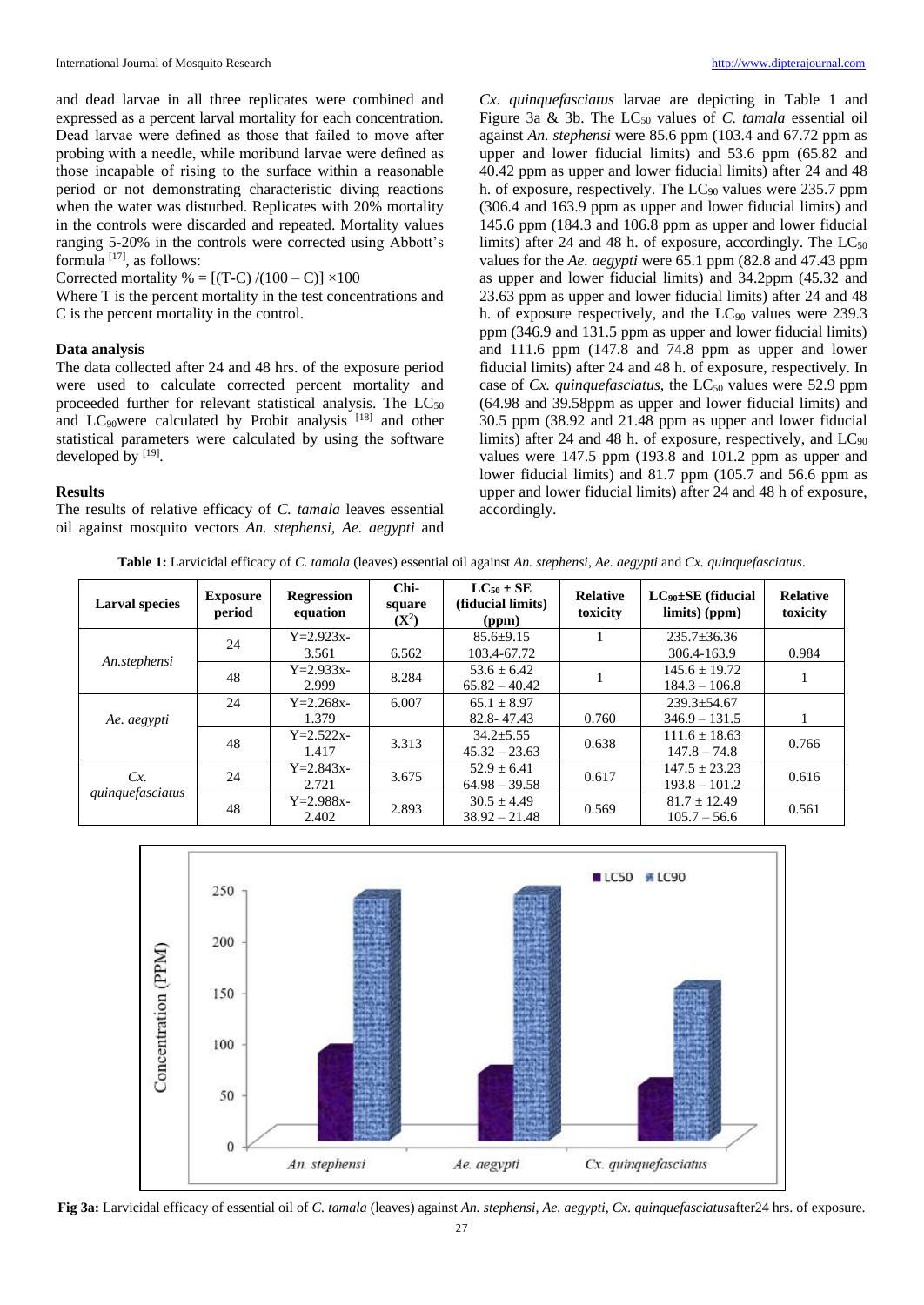

**Fig 3b:** Larvicidal efficacy of essential oil of *C. tamala* (leaves) against *An. stephensi, Ae. aegypti, Cx. quinquefasciatus* after 48 hrs. of exposure.

#### **Discussion**

Studies focusing on the investigation of larvicides from the plant essential oils have been considered as an important strategy for controlling agricultural pests and vectors of medical and veterinary importance [20, 21]. Keeping in view of this, the present study was targeted to evaluate larvicidal activity of the essential oil from the fresh leaves of *C. tamala* against *An. stephensi*, *Ae. aegypti* and *Cx. quinquefasciatus*. The findings revealed variation in the larvicidal potentiality of the essential oil in the target mosquito species and *Cx. quinquefasciatus* was observed the most susceptible followed by *Ae. aegypti* and *An. stephensi*, respectively. The differences in essential oil toxicity against different mosquito species may be due to the larval natural habitat in which they grow as *Cx. quinquefasciatus* breeds in dirty-stagnant water while *Ae. aegypti* is a container breeder and *An. Stephensi*  breeds in fresh water. The results revealed that the toxicity variation may also be due the impact of different constituents of essential oil tested in qualitative and quantitative variations of the components. The findings also support the fact that the plant derivatives possess target specificity. The researchers considered the environmental safety to be of paramount importance along with the efficacy of an insecticide. Phytochemicals may serve the purpose as these are relatively safe, cost effective, and easily available, therefore, technocrats shown a provocative interest to find out larvicidal compounds from plant sources [22] .*C. tamala* essential oil components also have been screened for their role in pest management programmes. Linalool and linalyl acetate displayed significant fumigant toxicity to the rice weevils [23].

The present study revealed the significant larvicidal activity of *C. tamala* leaf essential oil against *An. stephensi*, *Ae. aegypti* and *Cx. quinquefasciatus* with LC<sub>50</sub> 85.6, 65.10 and 52.90 ppm after 24 hrs of treatment, respectively. *Ae. aegypti* is considered one of the main targets since it has great dispersal capacity of DENV, ZIKV, CHIKV viruses [24] where as *An. stephensi* and *Cx. quinquefasciatus*are considered as primary vectors of malaria and filariasis. The results of the present communication exhibit the potential of essential oil as a means of biological control for mosquitoes, which are vectors of diseases with high incidence in the tropical and

subtropical countries and constitute a serious public health problem. Further, they are easily biodegradable; ecofriendly does not leave residues in the environment. Thus, the plant essential oil tested required further detailed research regarding the chemical nature and possible risk assessments against non-targets that will be a step towards the development of an efficient vector management strategy through phytolarvicide. Many workers have reported different compositions of essential oils and extract obtained from different plants [25, 26,  $27$ ] and concluded that the plants exhibit significant variation in terms of both the number and percentage composition of the various components in the essential oil and this appears to be a characteristics of a particular plant. The larvicidal activity of *Nigella sativa L.* (seed) essential oil against early fourth instar larvae of *Ae. aegypti*, *An. stephensi*, and *Cx.quinquefasciatus*  has been evaluated and considered that the essential oil obtained from *N. sativa* is inexpensive and has efficient larvicidal potential of natural source [28]. Plant derivatives have been shown to be effective against mosquitoes in a safe manner and the screening of 11 local plants was conducted for larvicidal activity against early fourth instar larvaeof *An. arabiensis* and *Ae. aegypti* and mentioned that plant-based insecticides are efficient, biodegradable as well as suitable and adaptive to local conditions and have the widespread insecticidal property [29]. Larvicidal potential of the wood, seed, bark, flower, fruit, and leaves of *Amyris balsamifera*, *Piper nigrum*, *Cinnamomum zeylanicum*, *Anethum graveolens*, *Jasminum grandiflorum*, *Juniperus communis*, and *thymus serpyllum* has been evaluated against *Aedes albopictus* mosquito vector and *A. graveolens* (seed) was observed the most effective among all these plants [30]. The efficiency of phytochemicals as mosquito larvicides may vary greatly depending on the species of plant part used, age of plant parts, solvent used during extraction, and temperature as well as upon the vector species of mosquito [31]. Larvicidal activity of *Coccinia grandis* leaf essential oil was tested against *An. stephensi*, *Ae. aegypti* and *Cx. quinquefasciatus* and *An. stephensi* was observed the most susceptible mosquito species  $[32]$ . . Larvicidal activity of *Zanthoxylum acanthopodium* (Bokaytimbur) essential oil was tested against *An. anthropophagus* and *An. sinensis* and proceeded the oil to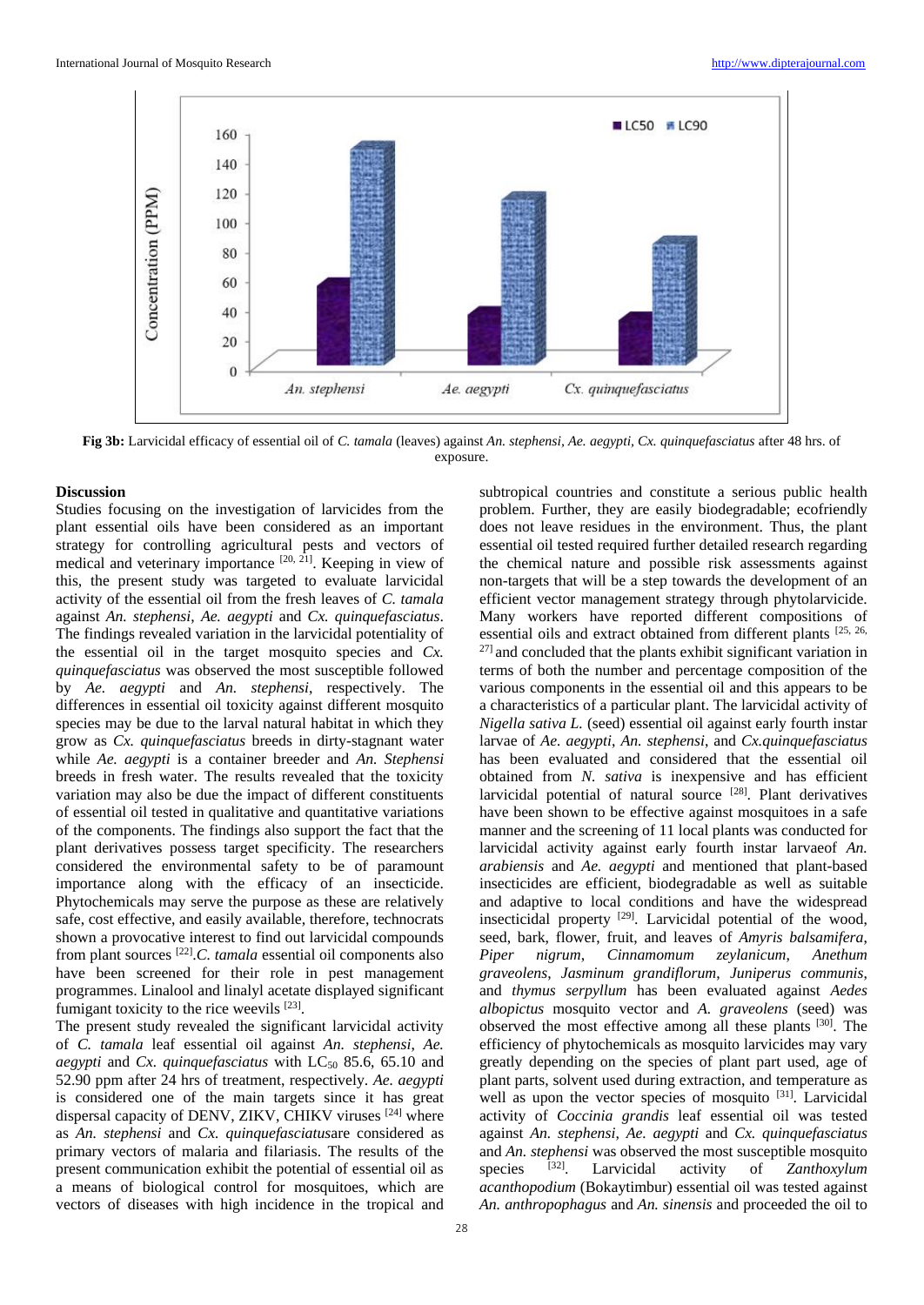find out their chemical composition by gas chromatography and mass spectroscopy and found estragole (15.46%) and eucalyptol (10.94%) the main compounds among the 63 compounds noticed and considered that there is some testimony indicating that essential oils often prove to be more effective than their components [33].

It is apparent from the present findings that the essential oil of the plant, *C. tamala* exhibits potential larvicidal activity against mosquito vectors (*An. stephensi, Ae. aegypti, Cx. quinquefasciatus*). The study not only predicts with greater or lesser accuracy in the larvicidal effectiveness of essential oil but may also give an indication for further study. The essential oil tested may contribute greatly in efficient, ecofriendly and cost-effective mosquito larval management through the development of essential oil-based formulation. It deserves thorough larvicidal activity to find out the components of the essential oil that determine the significant increase in their effectiveness.

### **Acknowledgments**

The authors are thankful to the Director of the institute Prof. P.K. Kalra and Prof. Sant Prakash head department of Zoology for providing the necessary research facilities for this work. We extend our thanks to ICMR-National Institute of Malaria Research, New Delhi for providing laboratory facilities.

#### **References**

- 1. Shukla D, Wijayapala S, Vankar PS. Effective mosquito repellent from plant based formulation. International Journal of Mosquito Research 2018;5(1):19-24.
- 2. Govindarajan M, Mathivanan T, Elumalai K, Krishnappa K, Anandan A. Mosquito larvicidal, ovicidal, and repellent properties of botanical extracts against *Anopheles stephensi*, *Aedes aegypti*, and *Culex quinquefasciatus* (Diptera: Culicidae). Parasitology Research 2011;109(2):353-36.
- 3. Sharma A, Kumar S, Tripathi P. Evaluation of the larvicidal efficacy of five indigenous weed against an Indian strain of dengue vector, *Aedes aegypti* L. (Diptera: Culicidae). Journal of Parasitology Research 2018, 1-8.
- 4. Selvaraj G, Alagarmalai J. Larvicidal properties of *Psychotria octosulcata* (WA Talbot.) (Rubiaceae) crude extracts on human vector mosquitoes *Aedes aegypti* (Linn.), *Culex quinquefasciatus* (Say.) and *Anopheles stephensi* Liston. Journal of Entomology and Zoology Studies 2018;6(1):1190-1195.
- 5. Govindarajan M, Sivakumar R. Repellent properties of *Cardiospermum halicacabum* Linn. (Family: Sapindaceae) plant leaf extracts against three important vector mosquitoes. Asian Pacific Journal of Tropical Biomedicine 2012;2(8):602-607.
- 6. Indusree OG, Chandana JS, Ajitha VS. Larvicidal Efficacies of Certain Plant extracts against Fourth Instar Larvae of *Aedes albopictus* Skuse. International Journal of Scientific Research in biological Sciences 2019;6(1):2347-7520.
- 7. World Health Organization. World Malaria Report. Geneva, Switzerland 2008.
- 8. Ersino W, Teressa H, Alemayo T. Larvicidal activity of *Juniperus procera* extracts against Anopheles mosquito in vitro, North Western Ethiopia. Journal of Medicinal Plants Research 2020;14(9):445-450.
- 9. Zhu J, Zeng X. Adult repellency and larvicidal activity of five plant essential oils against mosquitoes. Journal of the American Mosquito Control Association 2006;22(3):515- 522.
- 10. Maurya P, Sharma P, Mohan L, Batabyal L, Srivastava CN. Evaluation of the toxicity of different phytoextracts of *Ocimum basilicum* against *Anopheles stephensi* and *Culex quinquefasciatus*. Journal of Asia-Pacific Entomology 2009;12(2):113-115.
- 11. Ayvaz A, Sagdic O, Karaborklu S, Ozturk I. Insecticidal activity of the essential oils from different plants against three stored-product insects. Journal of Insect Science 2010;10(21):1-13.
- 12. Chaubey MK. Insecticidal activities of *Cinnamomum tamala* (Lauraceae) essential oil against *Sitophilus oryzae* L. (Coleoptera: Curculionidae). International Journal of Entomological Research 2016;4(3):91-98.
- 13. Ahmed A, Choudhary MI, Farooq A, Demirci B, Demirci F, Can Başer KH. Essential oil constituents of the spice *Cinnamomum tamala* (Ham.) Neesand Eberm. Flavour and Fragrance Journal 2000;15(6):388-390.
- 14. Lohani H, Singh SK, Bhandari Ujjwal, Haider S, Zafar Gwari, Garima Chauhan. Nirpendra Chemical polymorphism in *Cinnamomum tamala* (Buch-Ham) Nees. And Eberm. growing in Uttarakhand Himalaya (India). Journal of Chemical and Pharmaceutical Research 2015;7(8):67-71.
- 15. Gupta K, Pharma M. Antimalarial Activity of *Cinnamomum tamala*. International Journal of Medical Science in Clinical Research and Review 2018;1(01):1- 10.
- 16. World Health Organization. Guidelines for laboratory and field testing of mosquito larvicides. WHO/CDS/WHOPES/GCDPP 2005;13:10-11.
- 17. Abbot WS. A method of computing of the effectiveness of an insecticide. Journal of Economic Entomology 1925;18:265-267.
- 18. Finney DJ. Probit Analysis, 3rd edition. Cambridge University Press, Cambridge 1971.
- 19. Reddy PJ, Krishna D, Murthy US, Jamil K. A microcomputer FORTRAN program for rapid determination of lethal concentration of biocides in mosquito control. Bioinformatics 1992;8(3):209-213.
- 20. Benelli G, Rajeswary M, Vijayan P, Senthilmurugan S, Alharbi NS, Kadaikunnan S *et al*. *Boswellia ovalifoliolata* (Burseraceae) essential oil as an ecofriendly larvicide? Toxicity against six mosquito vectors of public health importance, non-target mosquito fishes, backswimmers, and water bugs. Environmental Science and Pollution Research 2018;25(11):10264-10271.
- 21. Lopez V, Pavela R, Gomez-Rincon C, Les F, Bartolucci F, Galiffa V *et al*. Efficacy of *Origanum syriacum* essential oil against the mosquito vector *Culex quinquefasciatus* and the gastrointestinal parasite Anisakis simplex, with insights on acetylcholinesterase inhibition. Molecules 2019;24(14):2563.
- 22. Kumar D, Chawla R, Dhamodaram P, Balakrishnan N. Larvicidal activity of *Cassia occidentalis* (Linn.) against the larvae of bancroftian filariasis vector mosquito *Culex quinquefasciatus*. Journal of Parasitology Research 2014;236838.5.
- 23. Chaubey MK. Insecticidal activities of *Cinnamomum tamala* (Lauraceae) essential oil against *Sitophilus oryzae*